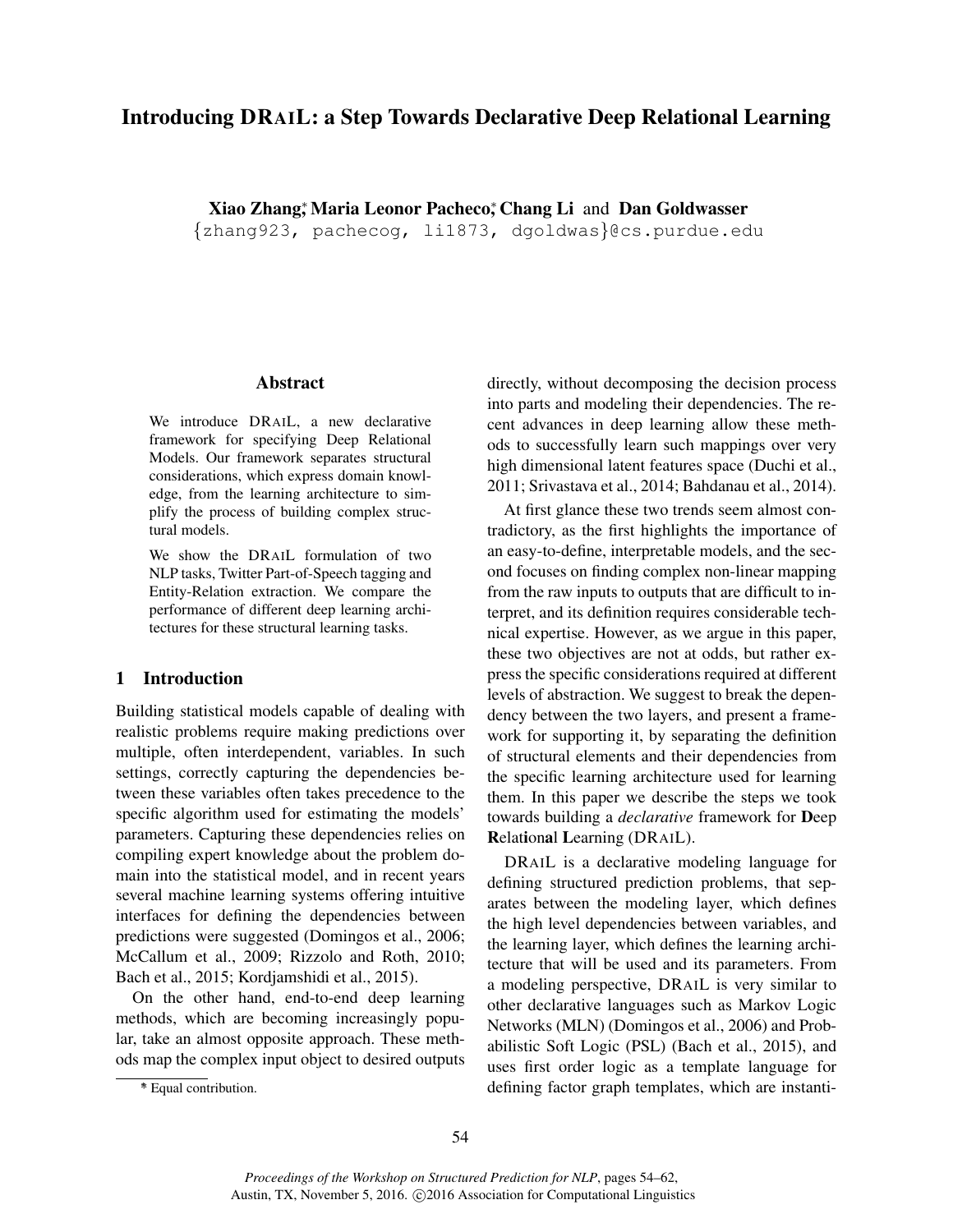ated from given data.

A DRAIL program is defined over a set of predicates, which can represent either observed values or output predictions. We can define complex dependencies by connecting these predicates using rules of the following form:

 $O(x, c) \land O(x, d) \Rightarrow P(x, y)$ 

 $P(x, a) \Rightarrow \neg P(x, b)$ 

In this example,  $a, b, c$  are constant symbols,  $x, y$  are variables,  $\circ$  ( $\cdot$ ) is a predicate capturing observed properties of the input, and  $P(\cdot)$  is a predicate, representing a predicted property. The first decision rule, captures the mapping between observed properties of an input object and a prediction, while the second rule captures the dependency between two predictions (specifically, it states one output assignment for an input object prevents the assignment of another). Each one of the rule templates is associated with a score, either learned from data, or determined by the user, and the overall decision is made by finding the optimally scored assignments of output values to variables, by performing MAP inference. This flexible framework allows DRAIL to include both soft constraints, which quantify the dependency between different output decisions, and hard constraints, which force these dependencies by manually assigning the rule the highest possible weight.

Once the structural dependencies between the elements of the model are determined using the decision rules, we can turn our attention to learning considerations. From that perspective each rule defines a factor graph template, and using data we learn a scoring function for it. We learn the parameters of the scoring function for each rule using a deep learning architecture, which can be different for each rule, and normalized into a probability distribution, to allow global inference over all competing values. This flexibility is the key difference between DRAIL and other declarative learning frameworks: as it makes no distinction between base classifiers and soft constraints, the scoring function for both can be learned using highly expressive models.

We experimented with two well-known natural language processing structured prediction tasks, Twitter Part-of-Speech tagging (Gimpel et al., 2011) and Entity-Relation extraction (Roth and Yih, 2007). In section 3 we show how to define these tasks as DRAIL instances, and associate them with learning architectures. In section 4 we explain our inference procedure, converting a DRAIL instance into an Integer Linear program. We explain our learning approach in section 5. In our current experiments we used both Multi-layer Perceptron networks (MLP) and Recurrent Neural networks (RNN). We report our results in section 6.

# 2 Related Work

The difficulty of building complex machine learning models over relational data has attracted considerable attention in the machine learning community, and several high level languages for specifying the structure of different graphical models have been suggested. For example, BLOG (Milch et al., 2005) and CHURCH (Goodman et al., 2012) were suggested for generative models, and MLN (Domingos et al., 2006), PSL (Bach et al., 2015), FACTO-RIE (McCallum et al., 2009), and CCM (Rizzolo and Roth, 2010; Kordjamshidi et al., 2015) were suggested for conditional models.

In this paper we look into combining such declarative frameworks with deep learning models. Combining deep learning with structured models was studied by several works, typically in the context of a specific task or a specific inference procedure. These include dependency parsing (Chen and Manning, 2014; Weiss et al., 2015), transition systems (Andor et al., 2016) named entity recognition and sequence labeling systems (Ma and Hovy, 2016; Lample et al., 2016), and models for combining deep learning and graphical models for vision tasks (Zheng et al., 2015; Chen et al., 2015).

# 3 DRAIL Modeling Language

The DRAIL modeling language provides a general way to define relational learning problems that are highly structured. A relational model is specified in DRAIL using a set of weighted first-order logic rule templates that describe predictions and express the dependencies and constraints of a specific domain. Each rule is composed of: (1) a template definition written in first order logic, (2) the neural network architecture that will be used to learn the parameters of its scoring function, and (3) the set of feature functions to be extracted. Rules are then compiled into factor graphs, combining both predictions and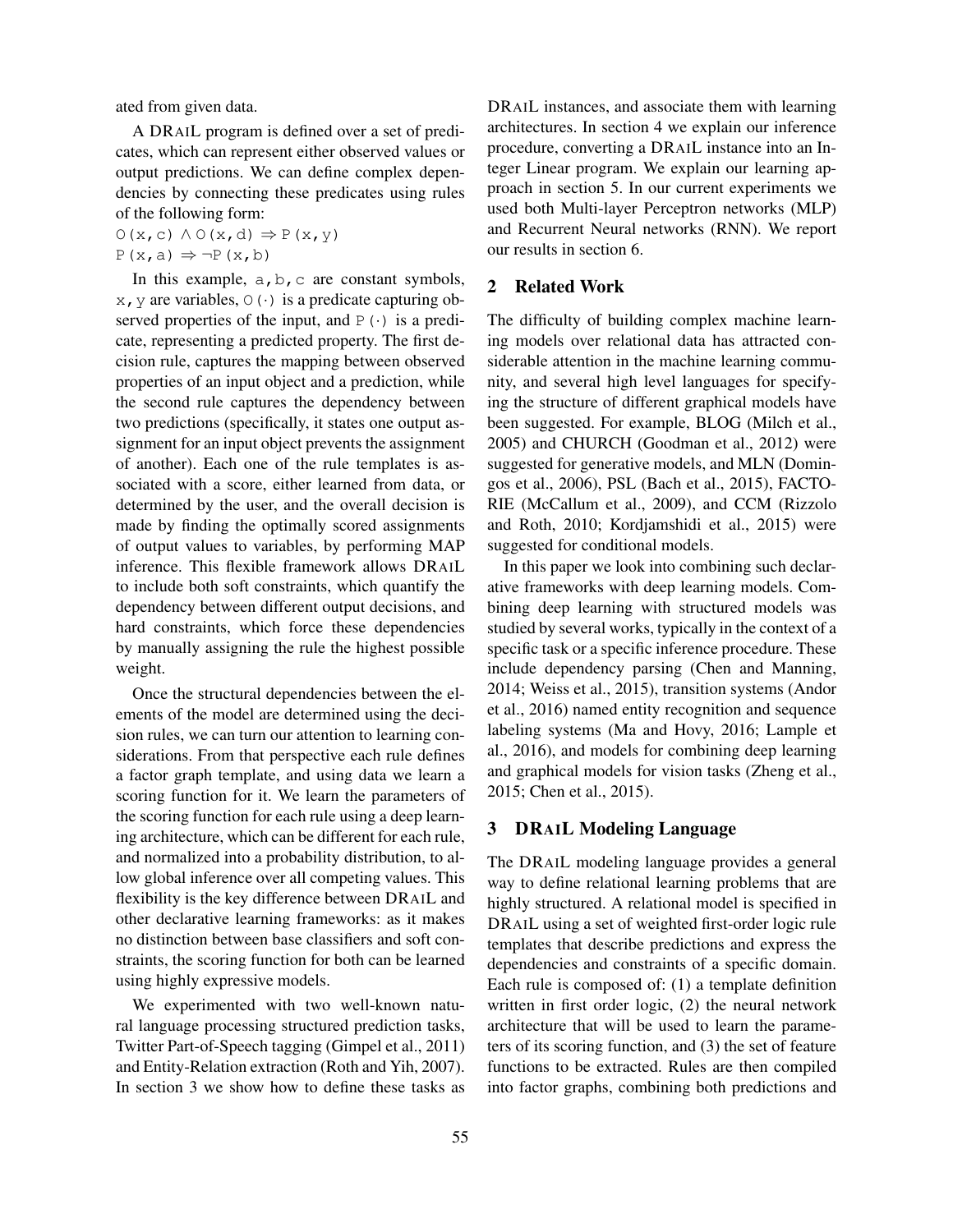observed variables. To further illustrate these definitions, we begin our explanation with two concrete examples of NLP applications.

Example 1: Part-of-Speech (POS) Tagging This task aims to map each word in a given sentence to its corresponding POS category (e.g., noun, verb, adjective, etc.).

Figure 1 describes an example of a simple model definition for the POS tagging task. Words and their corresponding POS tags have sequential dependencies that can easily be expressed in a declarative way. Our model consists of two rules: the first rule (line 1) conditions the POS tag only on the current word (i.e., similar to an *emission* feature), and the second rule (line 5) extends the dependency to both the previous word in the sentence and its tag assignment (similar to a *transition*). In these rules,  $\times$  is the current word,  $\gamma$  is the previous word, z is the POS tag assignment of the previous word, and k is the POS tag of the current word to be predicted.

|                | ilrule:                                        |
|----------------|------------------------------------------------|
| 2 I            | $def: Word(x) \Rightarrow HasPos(x, k)$        |
| 31             | network: MultiLayer, MultiClass                |
| $\overline{4}$ | features: ["extract twitter glove"]            |
| 5              | rule:                                          |
| 6              | $def: Word(x) \wedge HasPrevWord(x, y) \wedge$ |
|                | HasPos(y,z) $\Rightarrow$ HasPos(y,k)          |
|                | network: MultiLayer, MultiClass                |
| 8              | features: ["extract_twitter_qlove", "          |
|                | $extract\_tag"]$                               |
|                |                                                |

Figure 1: Modeling POS Tagging using DRAIL

In this example script, both rules are defined as multi-class prediction problems and are associated with Multi-layer neural network architectures (lines 3,7 respectively). We represent each word as a vector using Twitter Glove embedding (Pennington et al., 2014). We also use a vector representation for the previous POS tag (lines 4,8 respectively).

Example 2: Entity-Relation Extraction Our second example focuses on a simplified version of the relation extraction task (Roth and Yih, 2007; Kordjamshidi et al., 2015), which identifies named entities and their categories (PER, LOC, ORG) and two types of relations (LIVEIN, WORKFOR) over these entities. In Figure 2 we illustrate the model definition for this task, and write the structural dependencies of the problem using DRAIL. The model consists of three rules: the first rule (line 1) is used for predicting the entity category of a given phrase, and the second and third rules (lines 5 and 9, respectively) describe the two possible relations between pairs of phrases. We force the consistency between the entity and relation prediction types by encoding this knowledge as hard constraints (lines 13-16).

```
rule:
2 def: Phrase(x) ⇒ IsEntity(x,y)<br>3 network: MultiLayer, MultiClass
         network: MultiLayer, MultiClass
         4 features: ["extract_entity_feats"]
5 rule :
6 def: Phrase(x) ∧ Phrase(y) ∧
               InSentence(x,z) \land InSentence(y,z) \RightarrowLiveIn(x,y)
7 network: MultiLayer, Binary
8 features: ["live_in_feats"]
   9 rule :
        10 def: Phrase(x) ∧ Phrase(y) ∧
               InSentence(x,z) \land InSentence(y,z) \RightarrowWorkFor(x,y)
11 network: MultiLayer, Binary
12 features: ["work_for_feats"]
13 const: LiveIn(x, y) \Rightarrow Entity(x, "Per") 14 const: LiveIn(x, y) \Rightarrow Entity(v, "Loc")
14 const: LiveIn(x, y) \Rightarrow Entity(y, "Loc")<br>15 const: WorkFor(v, z) \Rightarrow Entity(v, "Per"
15 const: WorkFor(y,z) \Rightarrow Entity(y, "Per")<br>16 const: WorkFor(v,z) \Rightarrow Entity(z, "Org")
   const: WorkFor(y,z) \Rightarrow Entity(z, "Org")
```
Figure 2: Modeling the Relation Extraction problem using DRAIL

DRAIL Elements The elementary units of the model are predicates, which represent relations in the domains. These can be binary relations between two variables (e.g., HasPos $(x, z)$  where a word x has a POS tag z), or unary relations  $(e.g., Phrase(x))$ . The predicates can correspond to hidden or observed variables. In the latter case, the data corresponding to each predicate is loaded from raw files into a relational database that can later be automatically queried to instantiate groundings for each rule template. Otherwise, the assignment of predicted values is determined in an inference procedure afterwards.

Each rule template defines a learning problem, which is used to score different assignments to the head of the rule. Rules have the form  $A \Rightarrow B$ , where A (*body*) constitutes a conjunction of observations and predicted values and B (*head*) is the information to be predicted. We allow each rule to be defined as either a multi-class, multi-label or a binary learning problem.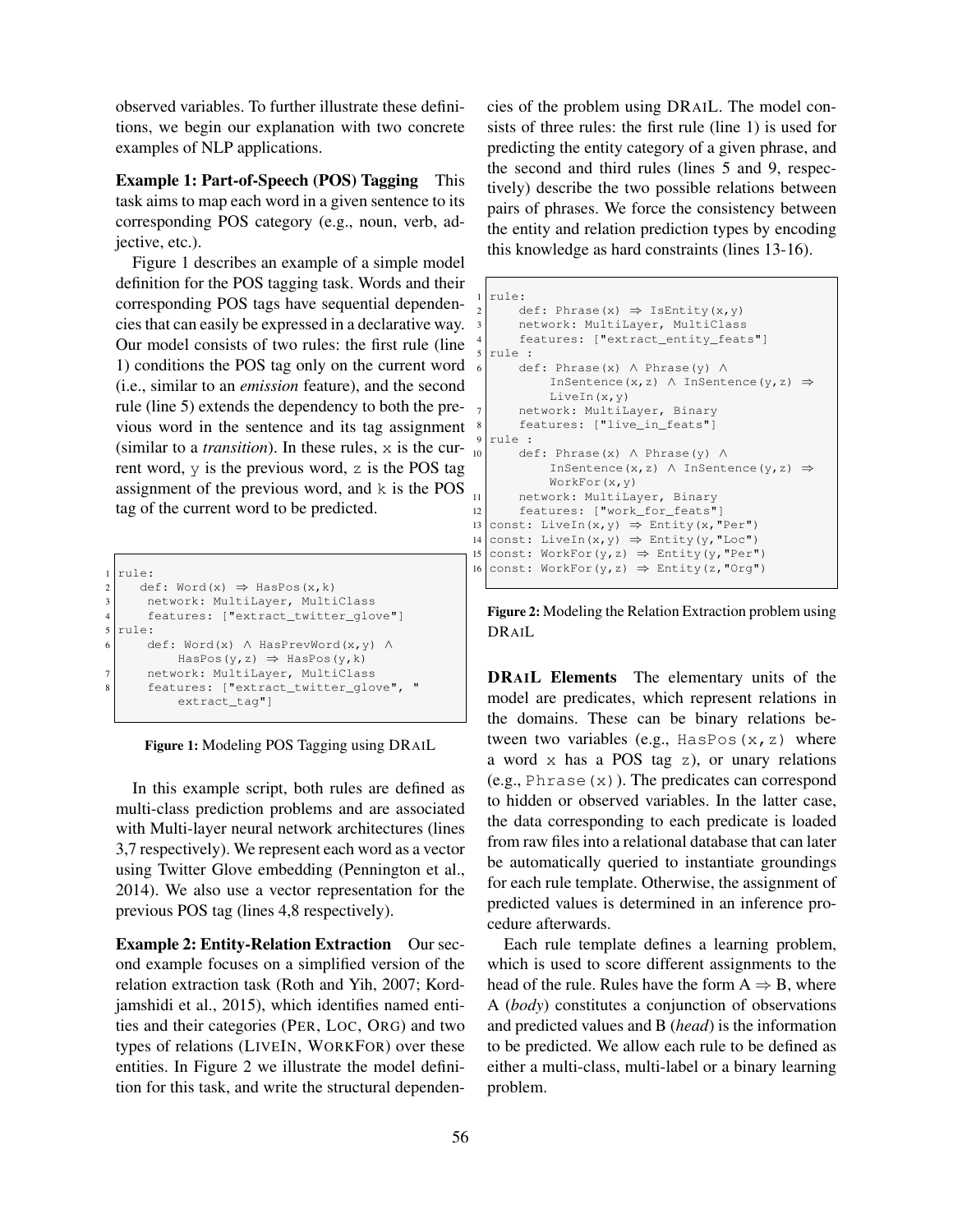The overhead of DRAIL is considerably light, considering the size of the tested data sets. We implemented a compiler to translate formatted rules provided by the user to rule templates speedily. DRAIL then creates a simple in-memory relational database instance by loading raw data, based on the rule templates created. In order to construct the training, validation and testing data sets, DRAIL queries the database to create inputs for models corresponding to designated rule templates. The overhead of DRAIL majorly lies on the database queries process, which can be alleviated by using a more sophisticated database that handles queries efficiently for larger volumes of data. As far as we know, a variety of matured industrialized database systems carry this merit. After the data sets are created, the training procedure will be the same as usual. Hence, we intend to improve this aspect in later formal releases.

We use several neural network architectures to learn a probability distribution over the different output value predictions. Our main idea is to have a model definition that is agnostic of the network architecture used. In this way, the type of network (e.g., MLP, CNN or RNN) as well as other hyperparameters (e.g., the number of layers, the number of hidden units, the learning rate, etc.) can be easily tuned without changing the dependencies between output variables.

To be able to learn from observations, each observed grounding must generate features to feed into the associated neural network. Currently, we provide a basic feature extractor interface for users to extend. Features are programmable in the Python language and there is no limit as to which types of features can be included for a rule. We also provide a set of outof-the-box features that can be directly used, such as word embedding and one-hot vector representations for predicate arguments. Since features are added programmatically, external resources can be easily incorporated.

Finally, const rules define hard constraints over the general problem. These constraints allow the user to inject domain or common-sense knowledge into the prediction problem. For example, in the relation extraction task, the LIVEIN relation can only be predicted between an entity phrase of type PER-SON and an entity phrase of type LOCATION. These constraints do not require any learning, and they can be directly translated into inference constraints.

## 4 Inference

Given a specific instance, we assign values to the output variables by running an inference procedure, formulated as an Integer Linear Programming (ILP) problem over rule groundings.

A rule grounding is an instantiation of a rule template. We generate rule grounding by enumerating all possible values for the rule's variables given its domain. For example, the rule template  $Word(x)$  $\Rightarrow$  HasPos(x,y), will be instantiated with each possible part-of-speech tag for each observed word.

We score the rule groundings by associating each template with a neural net. We denote the score of each rule grounding as  $w_i$ , the weight associated with rule grounding  $i$ . These weights are used as coefficients of the corresponding ILP variables in the objective function when performing global inference.

We introduce rule variables  $r_i$  for each rule grounding i and head variables  $h_j$  for each different head predicate j (and its negation  $(\bar{h}_j)$ ) to indicate the activation of the variable. The objective function can then be expressed as

$$
\argmax_{\forall r_i} \sum_i w_i \cdot r_i
$$

Note that in the objective function, we do not assign any weights to head variables as their values are entirely determined by constraints that ensure consistency.

In order to enforce consistency between variable assignments and dependencies among them, the following five types of constraints are taken into consideration in an ILP formulation.

- negation constraints The first type constraints ensure exclusive activation of a head predicate and its negation at the same time. For example,  $h_{\texttt{HasPos(a,b)}} + \bar{h}_{\texttt{HasPos(a,b)}} = 1.$
- implied constraints Each rule template defines the dependency between body and head. This dependency is reflected between the rule groundings variable and the head variables in the body. For example, in the rule grounding  $Word(a)$ ∧ HasPrevWord(a,b) ∧ HasPos(b,p)

.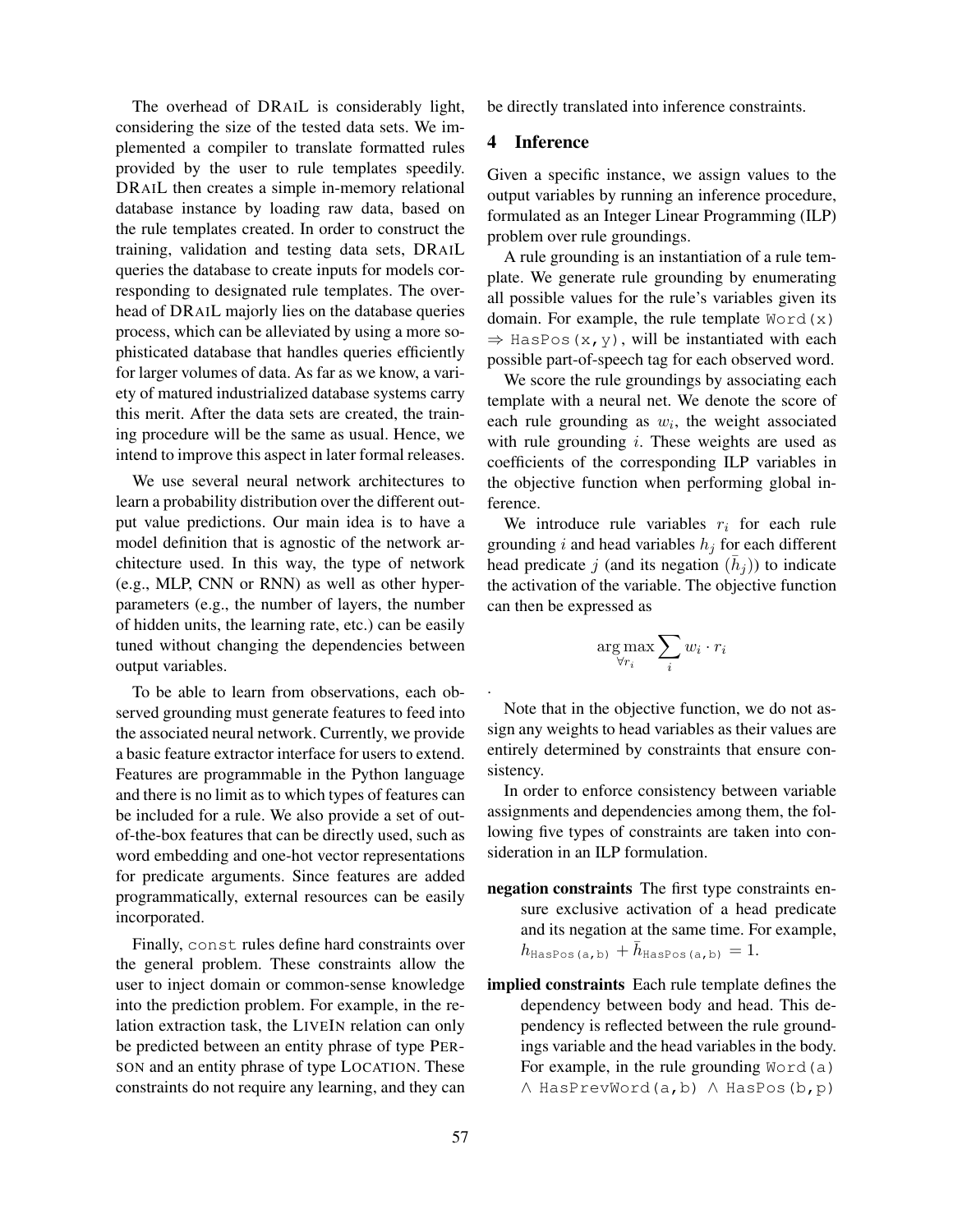$\Rightarrow$  HasPos(a,q), where a, b are words and  $p, q$  are part-of-speech tags, the constraint  $r_{rule} \leq h_{\text{HasPos (b,p)}}$  is needed, as the whole rule is true only when the body is activated.

rule/head constraints One head predicate can be associated with multiple rule grounding variables. Let  $r_i, i \in ruleset(j)$  denote the rule variables associated with the same head variable  $h_j$ , where ruleset(j) is the set of rule groundings that share the same head predicate j. Activation of any rules in  $ruleset(j)$  ensures the activation of the head variable, i.e.  $h_j \geq r_i, \forall i \in ruleset(j)$ . On the other hand, the activation of the head variable ensures the activation of at least one of its corresponding rule variables, i.e.  $h_j \leq \sum_i r_i$ .

### binary/multi-class/multi-label constraints In

- many problems, we are facing multi-class or multi-label decisions. DRAIL guarantees this by adding suitable constraints. For instance, in the multi-class case, among all head variables  $h_i$  ( $i \in decision(d)$ ) on the same entity, only one of them is activated while the others remain inactive, as a decision is made on which class to choose, i.e.  $\sum_j h_j = 1$ . Note that the constraints for binary predicates can be covered by the negation constraints mentioned above.
- hard constraints from rule definitions Users can define hard constraints in the rule templates, which usually infuse prior knowledge and thus improve the prediction capacity. Rule groundings of these templates are dealt differently as the activation of such a rule depends on the activation of all body predicates. As an example, a hard constraint for entity-relation extraction problem discussed in this paper is LiveIn(x, y)  $\Rightarrow$  Entity(x,  $'$ ' $Per'$ ').

We used the Gurobi Optimizer (Gurobi Optimization, 2015) to implement the inference module. As in many real world problem settings, the optimization problem based on the ILP formulation is computationally intractable, hence in practice we relax the inference procedure to linear programming (LP) problem by adapting the variable type from binary to continuous, within the range  $[0, 1]$ .

## 5 Learning

Each rule template in a DRAIL model file defines a learning problem, for scoring the mapping of the variables defined in rule body to its head. We designed the rules to include flexible definitions for the representation and architecture used for learning this scoring function.

In the training stage, rule groundings are unfolded from the data, using rule templates. For each rule template, the neural networks map the LHS (left hand side) of a rule to the RHS (right hand side) with some probability, given all possible groundings for the right hand side. This mapping is learned using a deep learning model, which uses a logistic regression on top and the output probability distribution will be used as scores over the multi-class classification problem in an succeeding inference procedure.

One of the main advantages of DRAIL is that the neural network architecture is separate from the structural model. For each deep neural network model, all the hyper-parameters (e.g., the type of neural network, the learning rate, etc.) can be configured and optimized. Consequently we can associate different deep neural network architectures with different rule templates, as suits the sub-problems best. This design not only grants more flexibility when dealing with a structural learning problem, but also enables users to experiment with more feasible choices. For example, in the entity relation classification problem, we can create a LSTM (long-shortterm-memory) model for entity tagging and then a Multi-layer Perceptron model for relation classification. In our experiments we used two different architectures, a Multi-layer Perceptron model and a Recurrent neural network, which are briefly described in the following sections.

#### 5.1 MLP (Multi-layer Perceptron)

MLP is a simple yet widely used feed-forward artificial neural network model mapping input data onto a set of appropriate outputs. It contains several layers of nodes as a directed graph. Nodes in each layer are fully connected and an activation function is applied to each node except the input nodes. MLP has been proved to be a useful modeling tool, capable of ap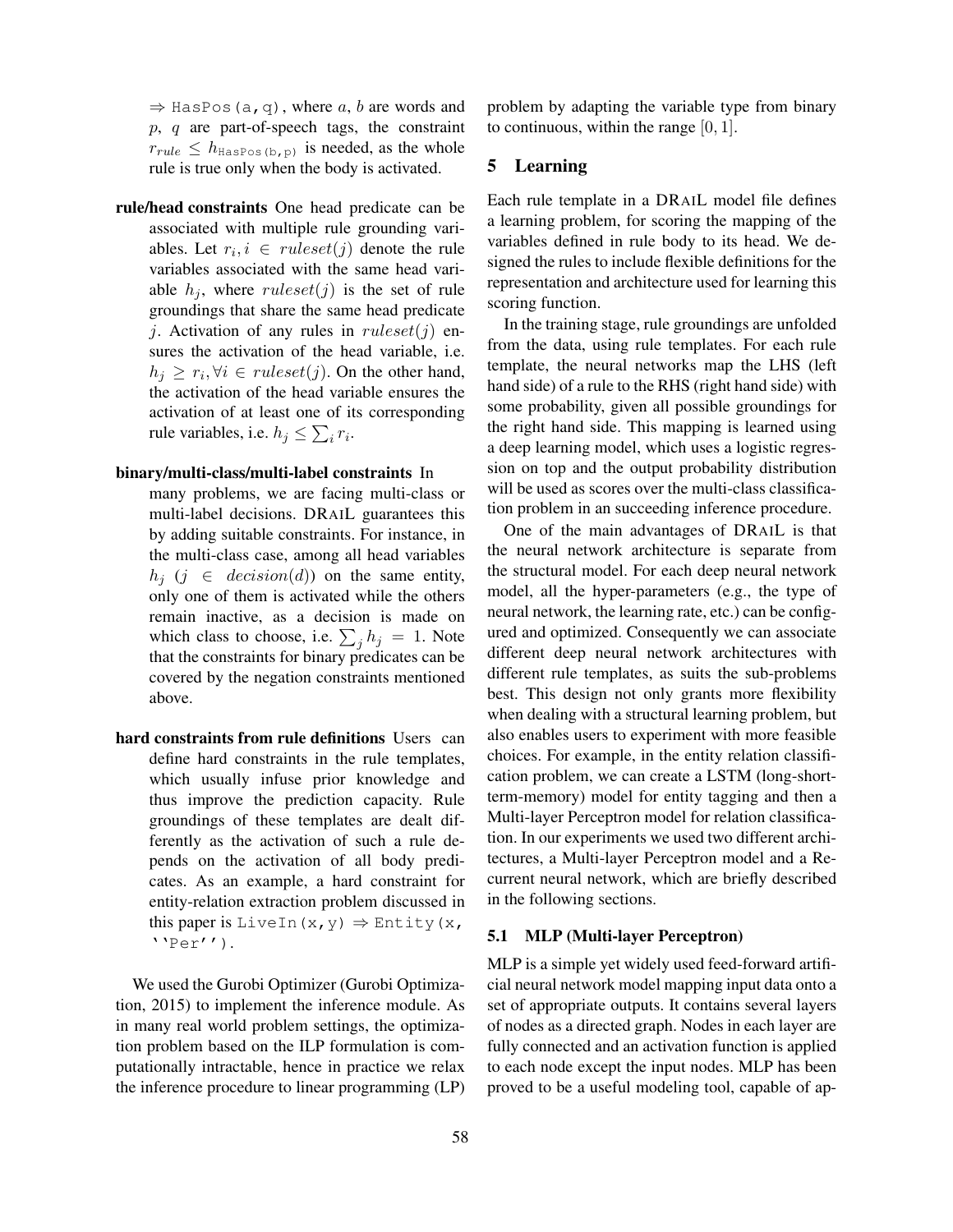proximating any function (Cybenko, 1989), hence it can be directly applied to data that are linearly inseparable. In our experiments we used a simple threelayer MLP that can be formulated as follows:

$$
hs = sign(W[x1; x2; ps]),
$$
  

$$
ys = softmax(hs),
$$

where the ; operator means concatenation of input vectors, and  $p<sup>s</sup>$  is the feature representation of a hidden variable s. Visually, this model can be illustrated by Figure 3.



Figure 3: Multi-layer Perceptron Model for DRAIL.

#### 5.2 RNN (Recurrent Neural Networks)

It has been repeatedly demonstrated that Recurrent Neural Networks are a good fit for sequence labeling tasks (Elman, 1990; Graves, 2013). We therefore used it for tackling the POS tagging task. Since our model (see section 3) for the POS task captures the dependency between the previous prediction and the current one, we formulate the RNN to accommodate this prediction task by including the unobserved predicates on the LHS of the rule templates as hidden variables. In order to break the dependency of the hidden predicates and the recurrent information in the model, we concatenated feature representations of the hidden variable with the recurrent representations that entail the history information and feed them to the final softmax layer to yield scores. This can be defined by the following equations:

$$
h_t = [sigm(\mathbf{W}_x x_t); sigm(\mathbf{W}_h h_{t-1})],
$$
  
\n
$$
h_t^s = [h_t; p_t^s],
$$
  
\n
$$
y_t^s = softmax(h_t^s)
$$
\n(1)

where  $p_t^s$  is the feature representation of hidden variable  $s$  at step  $t$ . A graphical demonstration of this model is shown in Figure 4.



Figure 4: Recurrent Neural Network Model for DRAIL.

Possible future extension of deep neural network models include but are not limited to: LSTM (Long short term memory) model, GRU (Gated Recurrent Unit) model, Recursive Neural Network and Attention models. In addition, though our current learning implementation is training local learning models in the training stage combined with global inference in the testing stage, which is analogous to an MEMM model, in future work we plan to extend DRAIL to global learning in the training stage, similar to Conditional Random Fields (CRF).

### 6 Experiments

To demonstrate the generalization ability of our system to a variety of NLP tasks, we evaluated DRAIL on two structured prediction problems: Twitter Part of Speech (POS) tagging task (Gimpel et al., 2011) and the Entity-mention-Relation extraction task (Roth and Yih, 2007).

## 6.1 Part of Speech Tagging for Twitter

To tackle the Twitter POS tagging problem, Gimpel et al. (2011) used a CRF and defined a comprehensive set of features specific to the Twitter domain. We modeled the POS tagging problem in DRAIL as described on section 3 and tested it on the same data. This data set contains 1, 827 tweets (26, 436 tokens) in total, divided in three folds: train, validation and test and it encompasses 25 different tags.

We used different features in our experiments, including pre-trained word embeddings<sup>1</sup> (Mikolov et

<sup>&</sup>lt;sup>1</sup>We refer to Mikolov et al (2013) as *W2V*, and to Pennington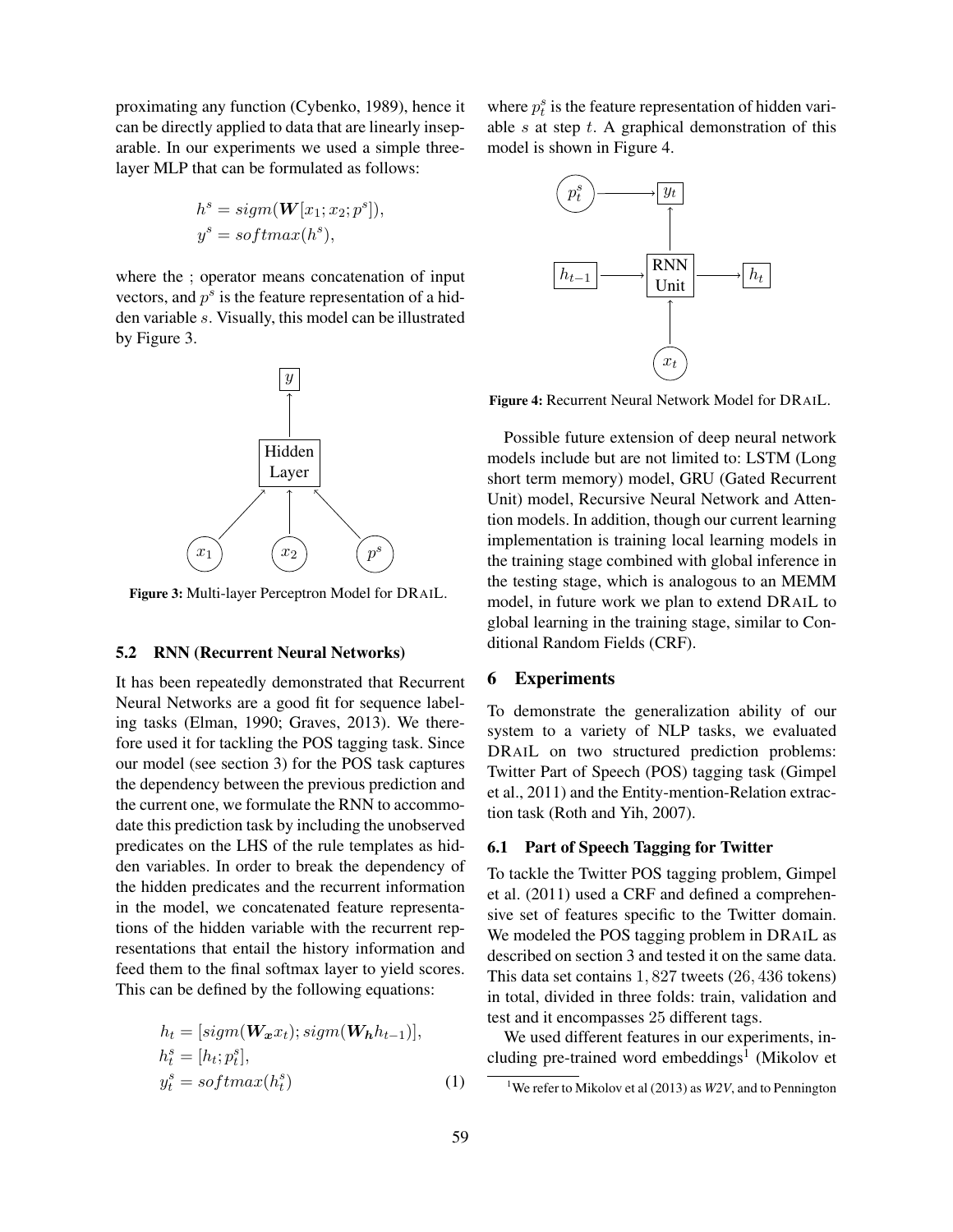al., 2013; Pennington et al., 2014) to take advantage of our deep learning system as well as the base features defined by (Gimpel et al., 2011): a feature type for each word, suffixes of size 1 to 3, capitalization patterns, and features to indicate whether the word contains digits and hyphens.

We built deep neural network models for each template separately and trained them locally using different configurations of the enumerated feature sets. The same set hyper-parameters were used across both models: a MLP model with one hidden layer of 100 hidden units. We used batched stochastic gradient descent (SGD) with batch size 200 to train the models. Additionally, to prevent over fitting, we applied an early-stop paradigm to determine the appropriate number of training epochs by using the validation set. In the prediction stage, Integer Linear Programming (ILP) was used to perform global inference on the test set and decide the POS tag for all words in a sentence. In order to speed up the inference, we relaxed ILP to Linear Program (LP), approximating the  $\{0, 1\}$  variables as a float number within the range [0, 1].

Results Experimental results can be observed in tables 1 and 2. Table 1 shows the advantage of using deep neural networks over a Maximum Entropy Markov Model (MEMM) and the CRF results reported by (Gimpel et al., 2011). We obtained an improvement of 4.51% and 2.31% respectively, even by training Neural Networks locally, with zero tuning effort and performing global inference only at prediction time. In addition, we defined two models, a *local* baseline, using only the emission features (i.e., without inference), and a skyline that used the *gold* previous POS tags (i.e., no inference is required to determine this information). DRAIL's results after global inference got quite close to using the gold dependencies in the same MLP model, missing the skyline by just 0.37%.

One of the main advantages of deep neural networks is the way they can exploit feature embedding. By looking at table 2 we can observe that word embeddings pre-trained on Twitter data help boost the performance of this task considerably. In contrast, the pre-trained word embeddings from Google news negatively impact the results, decreasing the performance drastically. We attribute this result to the linguistic style and language characteristics of tweets, which greatly differ from those of news articles. To confirm this hypothesis, we did a subsequent qualitative analysis and discovered that a great number of twitter tokens are not present in the Google news corpus.

These results provide evidence that training simple MLP models locally, using suitable pre-trained embeddings and applying global inference for prediction, can outperform shallow models with global training procedures, even without additional manual efforts to tune hype-parameters. Furthermore, we extended our deep neural networks model to Recurrent Neural networks in DRAIL, and integrated it with global inference. Due to time limitation, DRAIL is only tested with simple features, while still demonstrating comparable performance on this task.

| Feature set             | Accuracy |
|-------------------------|----------|
| <b>Base Features</b>    | 83.38%   |
|                         |          |
| <b>Base Features</b>    | 81.00%   |
| Base Features + Twitter | 84.20%   |
| Embedding               |          |
|                         |          |
| Base Features + Twitter | 85.88%   |
| Embedding               |          |
|                         |          |
| Base Features + Twitter | 85.51%   |
| Embedding               |          |
|                         |          |
|                         |          |

Table 1: Comparison of DRAIL to other models

| Model              | Feature set              | Accuracy |
|--------------------|--------------------------|----------|
|                    | Google W2V               | 55.52%   |
| MLP with           | <b>BOW</b>               | 75.50%   |
| Global             | <b>Twitter Embedding</b> | 78.35%   |
| Inference          | Twitter Embedding<br>$+$ | 82.10%   |
|                    | <b>BOW</b>               |          |
|                    | Twitter Embedding<br>$+$ | 85.51%   |
|                    | <b>Base Features</b>     |          |
| <b>Local RNN</b>   | BOW (randomized vec-     | 79.68%   |
|                    | tor)                     |          |
| <b>RNN</b><br>with | BOW (randomized vec-     | 80.12%   |
| Global Infer-      | tor)                     |          |
| ence               |                          |          |

Table 2: Accuracy of Twitter POS tagging using DRAIL with different architectures and feature sets

et al (2014) as *Twitter Embedding*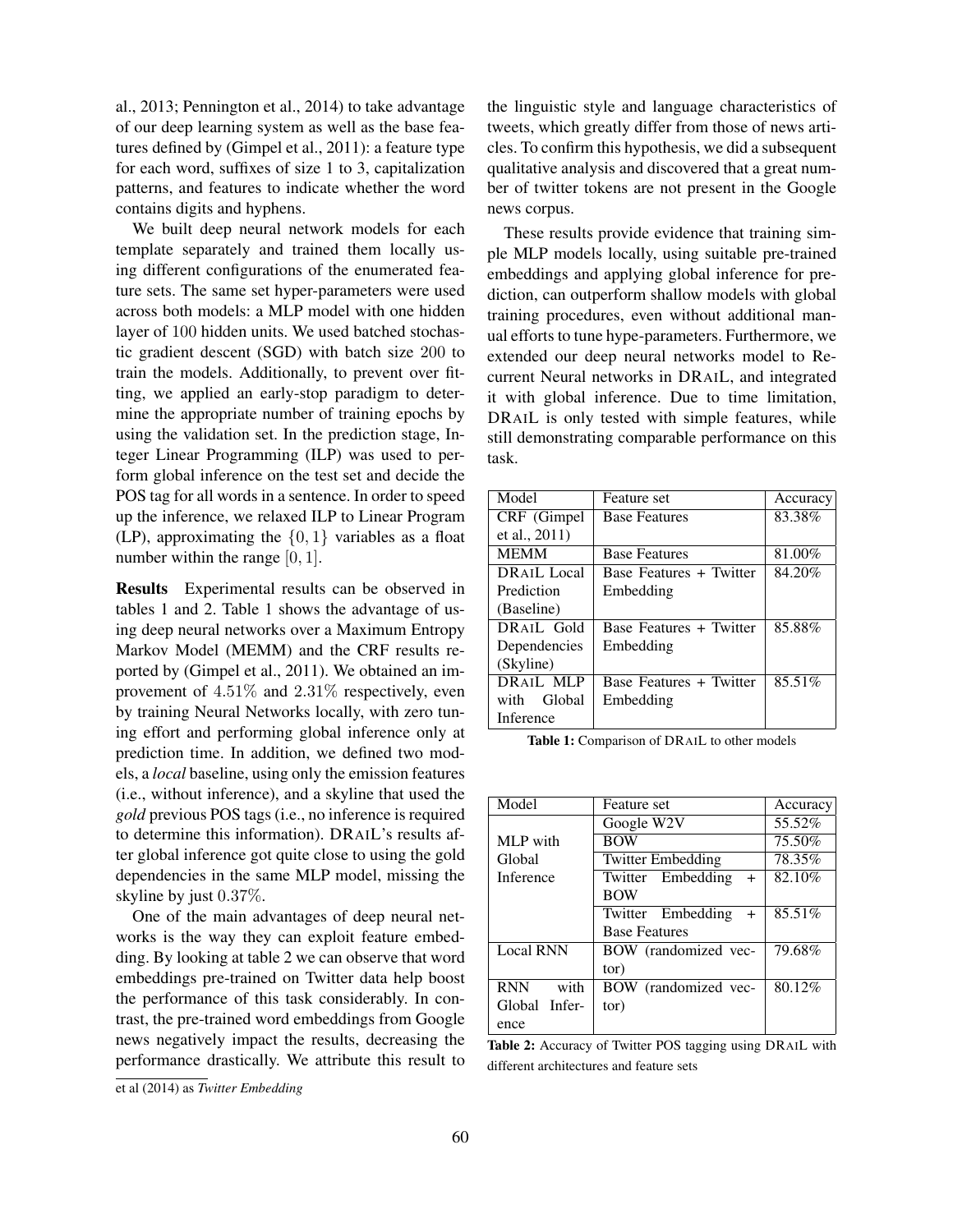#### 6.2 Entity-Relation Extraction

We used DRAIL to describe a joint model to extract named entities and relations between them. The data set used was created by (Roth and Yih, 2004). It contains 1441 sentences and 37261 phrases. There are four types of entities: People (1691), Location (1968), Organization (984), and Other (706) and five types of relations. Similar to previous work on this data set, we focused on two specific relations: LIVEIN (521) indicates a Person lives in a Location, and WORKFOR (401) indicates a Person works for an Organization. All other pairs of phrases do not hold any relation between them, which means the data set is highly skewed.

We used the model configuration outlined in Figure 2. For the entity classifier, a set of features were extracted from phrases with a window of size 4 around the target including itself. These features include words, word embedding, part-of-speech tags, suffix, prefix, gazetteers and capitalization patterns. For the relation classifier, we included the same set of features mentioned above for both phrases as well as a small list of indicator words additionally, like "live", "native", "employ", and its relative position to the two target phrases. We also used features from the path between two phrases on the dependency parsing tree. A deep neural network model was trained locally for each rule. These networks have one hidden layer and 100 hidden units (300 for relation classifiers). We used stochastic gradient decent with batch size 100 and AdaGrad (Duchi et al., 2011) to adapt the learning rate in training. Softmax probabilities from the neural networks were used as scores in each ILP instance to find the optimal solution.

Results The results using 5-fold cross-validation are shown in Table 3. We report the F1 score of the positive class, i.e.  $F_{\beta=1}$ . To show the modeling capacity and expressiveness of DRAIL, we also tested using 0-order MEMM for local models. For each configuration, we report the result obtained directly from locally trained classifiers, and the results after global inference. As it shows, the deep architecture has a higher impact on the relation extraction problem than on entities, demonstrating its efficacy on difficult decisions. Also, the global inference procedure helps improve the performance on relation extraction significantly. Even without incorporating numerous handcrafted features, the performance of DRAIL is commensurate to or better than previous work, including (Kordjamshidi et al., 2015) and (Roth and Yih, 2007). Note that results are not directly comparable because their data splits specifications were not available.

| Model       | <b>PER</b> | LOC   | ORG   | WorkFor | LiveIn |
|-------------|------------|-------|-------|---------|--------|
| <b>MEMM</b> | 93.96      | 88.80 | 78.82 | 54.12   | 43.56  |
| Local       |            |       |       |         |        |
| <b>MEMM</b> | 93.43      | 89.02 | 79.36 | 54.68   | 53.09  |
| Global      |            |       |       |         |        |
| ML P        | 92.32      | 89.78 | 80.60 | 54.80   | 51.19  |
| Local       |            |       |       |         |        |
| MLP         | 92.30      | 90.05 | 79.86 | 62.84   | 56.86  |
| Global      |            |       |       |         |        |

Table 3: The F1 of different local models with and without inference on Entity-Relation Extraction task using DRAIL, 5-fold cross validation

## 7 Discussion and Conclusion

This paper introduces DRAIL, an open-source<sup>2</sup> declarative framework for defining structural dependencies between probabilistic concepts trained using deep learning models. The experimental results on the Twitter POS tagging problem and the Entitymention-Relation extraction task demonstrate the flexibility of our framework, which can be used for quick prototyping and evaluating the interplay between representation complexity and structural complexity. DRAIL takes advantage of both building dependencies between structures and mapping complex inputs to outputs, resulting in a richer and more flexible hypothesis class, and enriched feature representations at the same time. These merits enhance the prediction ability of DRAIL. Our current work looks into including efficient and effective joint training (CRF Neural Networks) into DRAIL, by taking into account assigning values to all the variables in a global model and back-propagating error to the whole structure simultaneously. A potential advantage is that we can pre-train the models locally, and use global training to boost the performance using the same set of parameters, by only changing the objective function. Our DRAIL framework carries the capacity to incorporate this training paradigm into itself without additional effort.

<sup>&</sup>lt;sup>2</sup>we intend to release the code and data used in our experiments